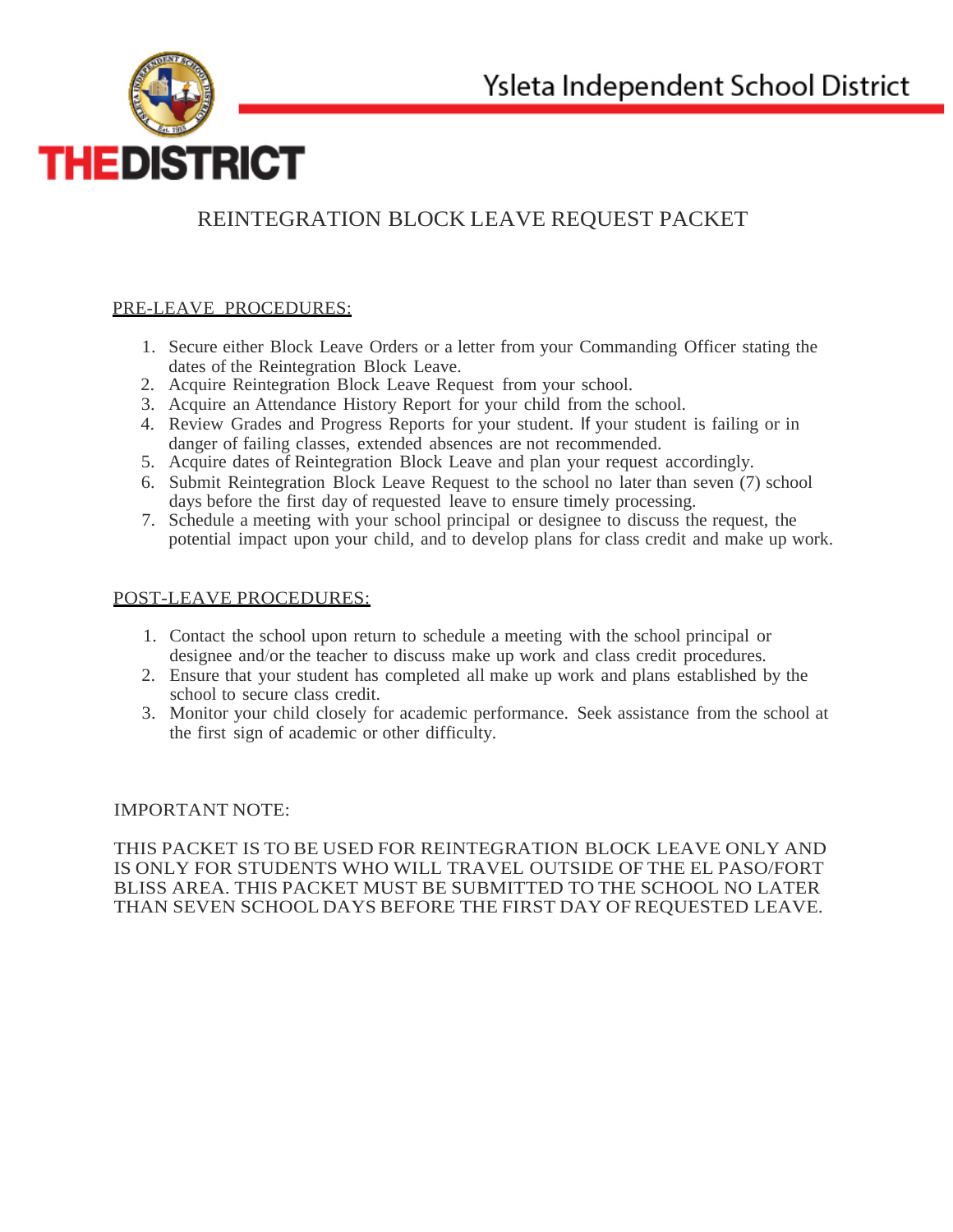

## **REUNIFICATION DAY ABSENCE REQUEST**

Many thanks to E.P.I.S.D. for the initial forms

| School:           |                                                             |
|-------------------|-------------------------------------------------------------|
| Student Name(s):  | <u> 1989 - Andrea Stadt Britain, amerikansk politiker (</u> |
|                   |                                                             |
|                   |                                                             |
|                   |                                                             |
|                   |                                                             |
| Date of Absence:  |                                                             |
|                   |                                                             |
| Parent Signature: |                                                             |

## **PARENT PROCEDURES**

- 1. If the date of return is known, please file this request with student within one school day of the absence.
- 2. If the date of return is not known, please file this request within one school day after the absence.
- 3. This request may be filed only by the parent/guardian/ official responsible person of the students listed.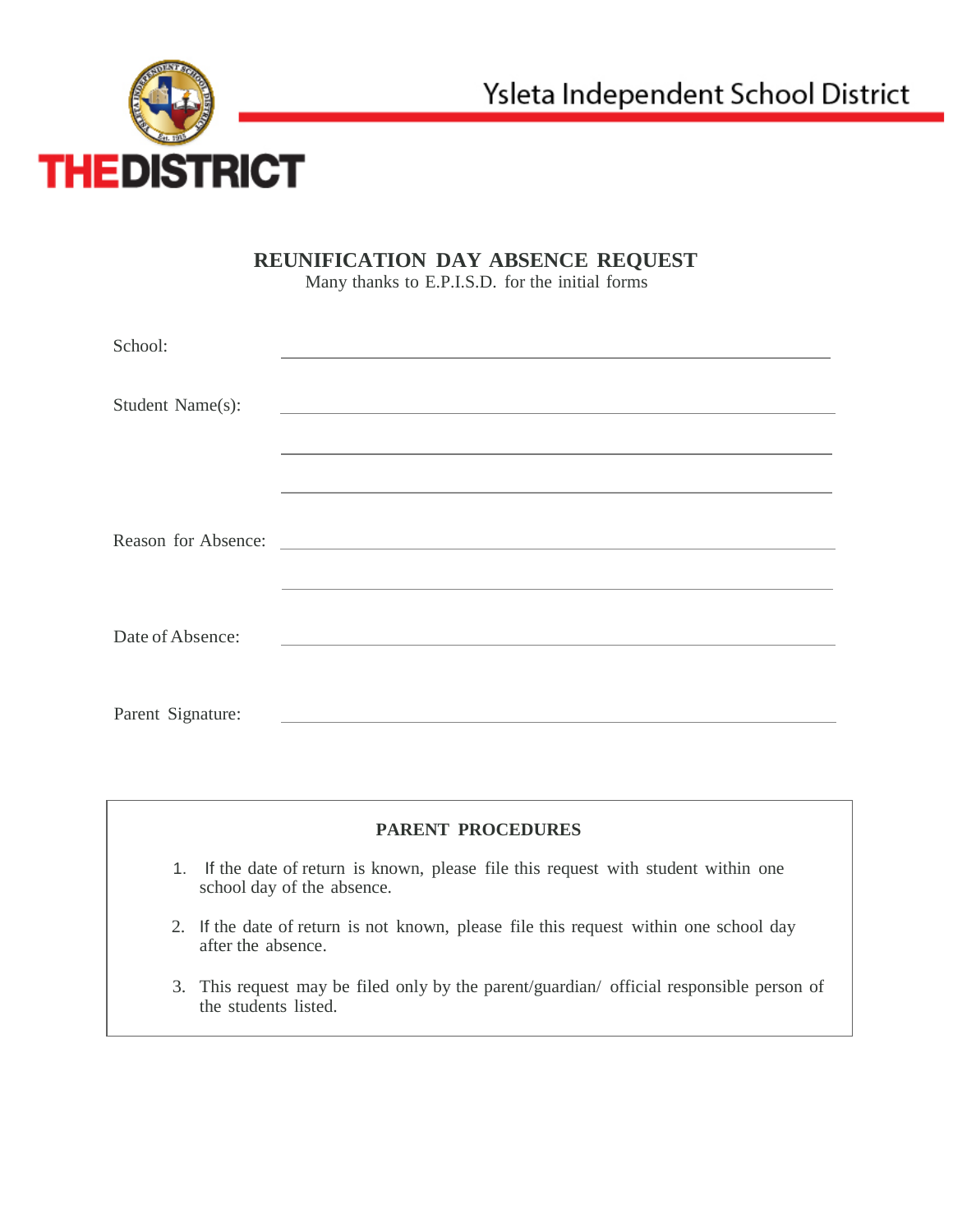

## **REINTEGRATION BLOCK LEAVE REQUEST PAGE 1 OF 3**

## **TEXAS EDUCATION CODE REQUIREMENTS**

According to the Texas Education Code, Chapter 25.092 (a), 'a student may not be given credit for a class unless the student is in attendance for at least 90 percent of the days the class is offered."

## **YSLETA INDEPENDENT SCHOOL DISTRICT ATTENDANCE REQUIREMENTS**

Students in the Ysleta ISD who are at least six years old as of September 1 of the applicable school year through their eighteenth birthday are required to attend school. Students below the age for compulsory attendance during any period that the student is voluntarily enrolled in pre-kindergarten or kindergarten and a person who is 18 years or older and who voluntarily attends school are also required to attend school.

#### **Attendance for Credit:**

Students must attend 90% of the 180 days (periods) the class or grade they are attending is offered in order to receive academic credit. Excused and unexcused absences are combined in order to determine the percentage of days missed.

#### **Procedure for absences:**

Parents should notify the school as soon as the child is absent. All absences should be resolved within 72 hours (3 days) in order to prevent problems from occurring. A student absent without permission from school, from any class, or required tutorials will be considered truant and subject to disciplinary action. Failure to comply with compulsory attendance laws and Ysleta district policies can also result in revocation of a student's transfer, a judicial justice court referral and/or loss of academic credit.

#### **SPECIAL CIRCUMSTANCES**

If a student is present less than the required 90% of class days as listed above, the student may still be awarded credit if the student completes a plan approved by the principal only is the student has attended between 75% and 90% of class time. This plan must provide for the student to meet the instructional requirements of the class. Failure to complete this plan will result in withheld credit.

## **MAKE UP WORK**

Make up assignments or tests shall be made available to students after any excused absence. A student with an excused absence shall have at least on school day to make up work for each day the student is absent. The parent/student shall be responsible for finding out about the assignments and for satisfactorily making up the work within the allotted time. Failure to complete make up work will result in withheld credit.

I have read and understand the contents of this document.

#### ParentSignature: Date: \_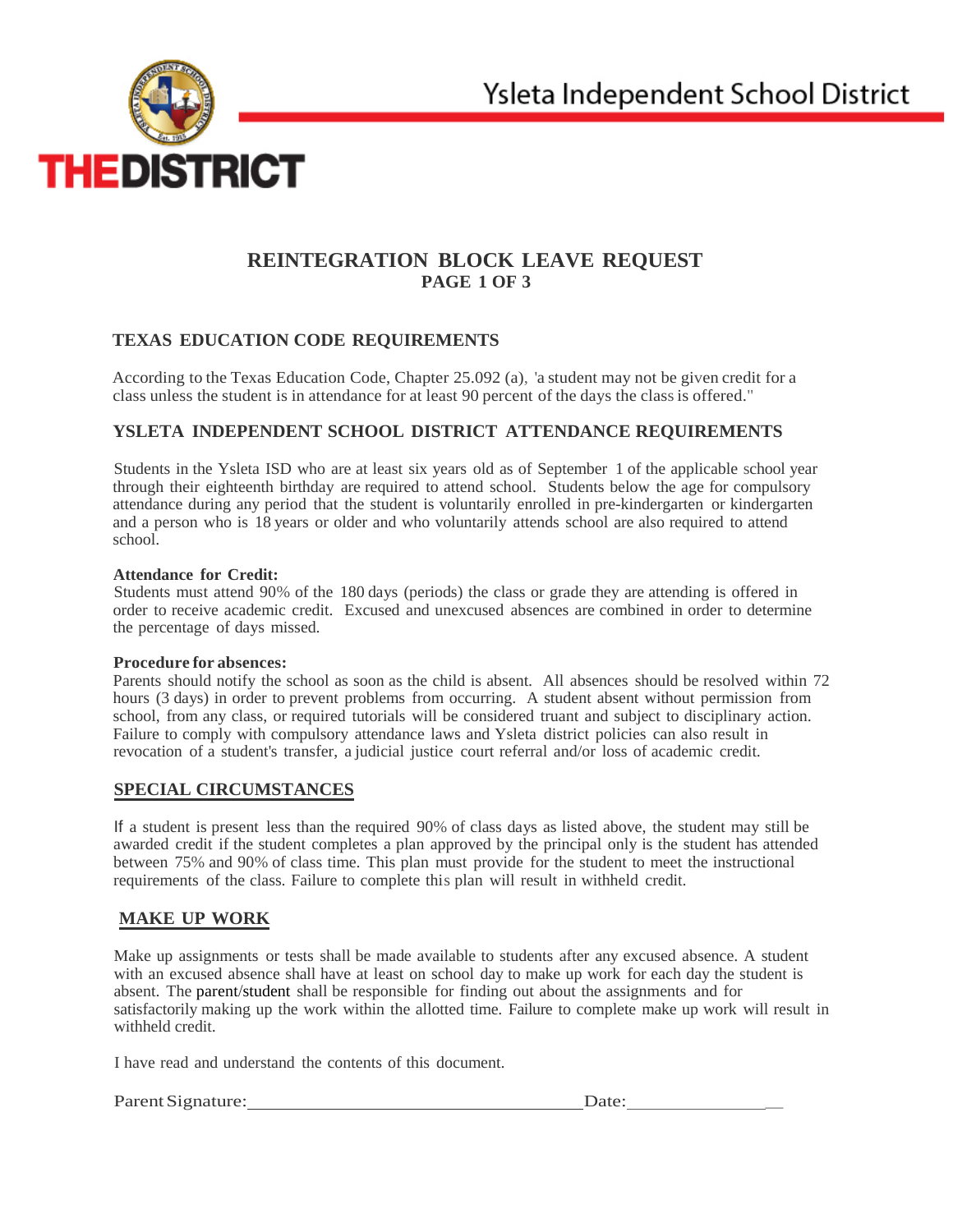

## REINTEGRATION BLOCK LEAVE REQUEST PAGE 2 0F 3

IMPORTANT NOTE: THIS FORM IS TO BE USED FOR OFFICIALLY DESIGNATED REINTEGRATION BLOCK LEAVE ONLY AND IS ONLY FOR STUDENTS WHO WILL TRAVEL OUTSIDE OF THE EL PASO/FORT BLISS AREA. THIS FORM MUST BE SUBMITTED TO THE SCHOOL NO LATER THAN SEVEN SCHOOL DAYS BEFORE THE FIRST DAY OF REQUESTED LEAVE.

| <b>SCHOOL:</b>                                                                                                      |                                                                                                                                                                                                                                                                                                                                                                                                                                                                                                                                    |  |
|---------------------------------------------------------------------------------------------------------------------|------------------------------------------------------------------------------------------------------------------------------------------------------------------------------------------------------------------------------------------------------------------------------------------------------------------------------------------------------------------------------------------------------------------------------------------------------------------------------------------------------------------------------------|--|
| STUDENT NAME:                                                                                                       |                                                                                                                                                                                                                                                                                                                                                                                                                                                                                                                                    |  |
| <b>YISD ID NUMBER:</b>                                                                                              |                                                                                                                                                                                                                                                                                                                                                                                                                                                                                                                                    |  |
| REASON FOR REQUEST:                                                                                                 |                                                                                                                                                                                                                                                                                                                                                                                                                                                                                                                                    |  |
| (PLEASE ATTACH A COPY OF BLOCK LEAVE ORDERS OR A LETTER FROM<br>COMMANDING OFFICER SPECIFYING DATES OF BLOCK LEAVE) |                                                                                                                                                                                                                                                                                                                                                                                                                                                                                                                                    |  |
| NUMBER OF SCHOOL DAYS REQUESTED (FALL): -                                                                           |                                                                                                                                                                                                                                                                                                                                                                                                                                                                                                                                    |  |
|                                                                                                                     |                                                                                                                                                                                                                                                                                                                                                                                                                                                                                                                                    |  |
|                                                                                                                     |                                                                                                                                                                                                                                                                                                                                                                                                                                                                                                                                    |  |
|                                                                                                                     |                                                                                                                                                                                                                                                                                                                                                                                                                                                                                                                                    |  |
|                                                                                                                     | Parent Signature: Date: Date:                                                                                                                                                                                                                                                                                                                                                                                                                                                                                                      |  |
|                                                                                                                     |                                                                                                                                                                                                                                                                                                                                                                                                                                                                                                                                    |  |
| DATE OF MEETING WITH PARENT:                                                                                        |                                                                                                                                                                                                                                                                                                                                                                                                                                                                                                                                    |  |
|                                                                                                                     | $\textbf{DATE:}\underline{\hspace{1.5cm}}\xrightarrow{\hspace{1.5cm}}\xrightarrow{\hspace{1.5cm}}\xrightarrow{\hspace{1.5cm}}\xrightarrow{\hspace{1.5cm}}\xrightarrow{\hspace{1.5cm}}\xrightarrow{\hspace{1.5cm}}\xrightarrow{\hspace{1.5cm}}\xrightarrow{\hspace{1.5cm}}\xrightarrow{\hspace{1.5cm}}\xrightarrow{\hspace{1.5cm}}\xrightarrow{\hspace{1.5cm}}\xrightarrow{\hspace{1.5cm}}\xrightarrow{\hspace{1.5cm}}\xrightarrow{\hspace{1.5cm}}\xrightarrow{\hspace{1.5cm}}\xrightarrow{\hspace{1.5cm}}\xrightarrow{\hspace{1.5$ |  |
| <b>APPROVED:</b>                                                                                                    | <b>NOT APPROVED:</b>                                                                                                                                                                                                                                                                                                                                                                                                                                                                                                               |  |
| ADMINISTRATOR SIGNATURE:                                                                                            |                                                                                                                                                                                                                                                                                                                                                                                                                                                                                                                                    |  |